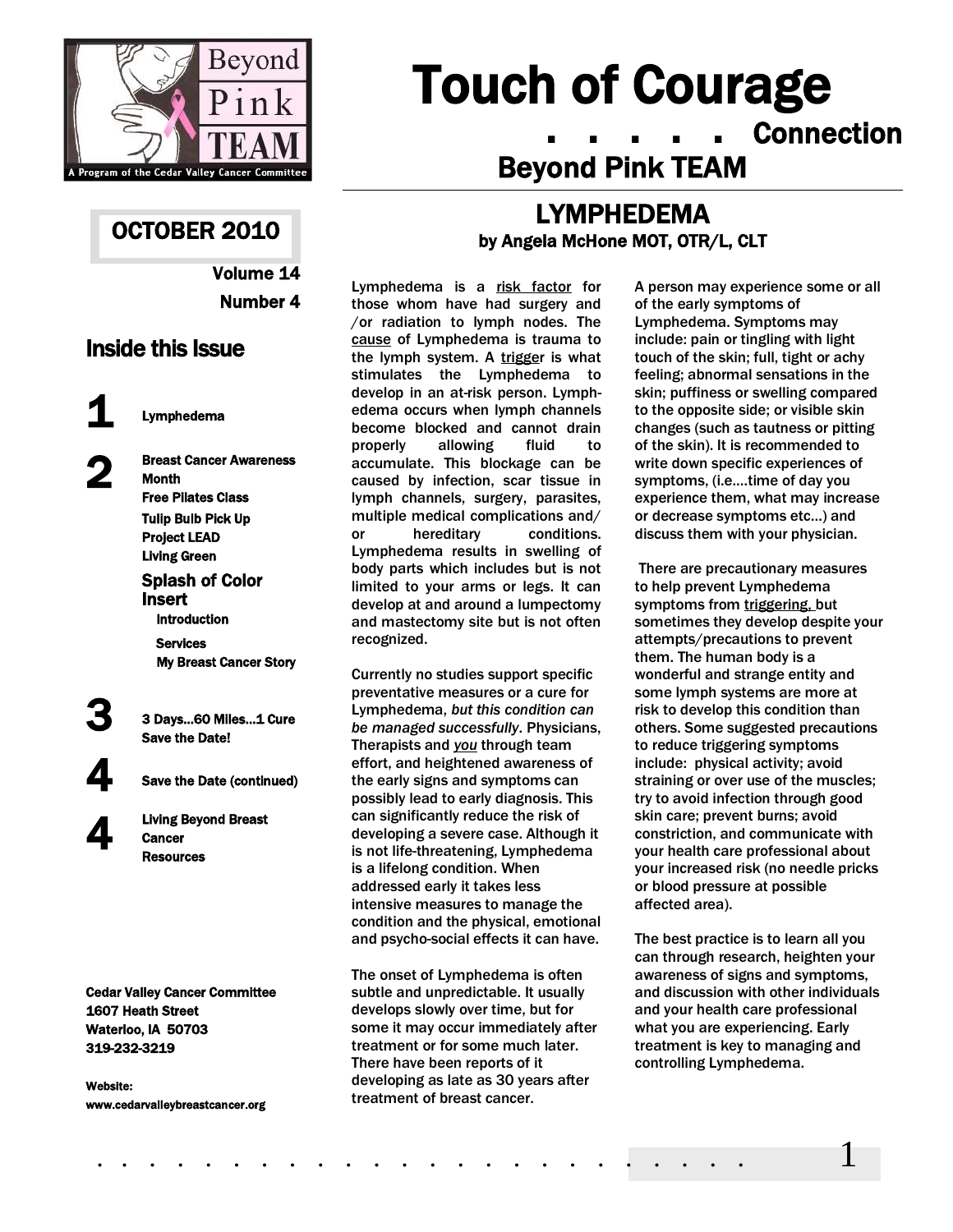## Breast Cancer Awareness Month by Dee Hughes

Another October is here and it is Breast Cancer Awareness Month. As a woman living with breast cancer, you are aware of breast cancer every month and every day. It is never far from your loved ones' minds either. However, there are a lot of people who feel good about doing something special during Breast Cancer Awareness Month.

We are asking you to encourage people to make a donation to the Beyond Pink TEAM rather than buying items that are pink or have attached pink ribbons, as only pennies from these items actually go to research. A donation to Beyond Pink TEAM means your donation stays local and has a direct impact on our community. Besides this free newsletter, our volunteers and your donations provide a support group, a young cancer survivor group, advocacy for patients and legislation, education, prevention and financial assistance. Learn more about the Beyond Pink TEAM on our website at [www.cedarvalleybreastcancer.org.](http://www.cedarvalleybreastcancer.org/)

Please see the donation form on our website or the back of this newsletter. Your tax deductible donation can help make a difference.

#### Free Pilates Class by Nicky Miller

Exercise and nutrition play vital roles in your recovery from breast cancer. During the month of October, NRG Pilates is partnering with the Beyond Pink TEAM to offer free pilates classes to breast cancer survivors at 4:30 on Thursdays. The studio is located at 115 E 4th St., Suite 102 in Cedar Falls. www.nrgpilates.net

When you sign in at the front desk, write BPT after your name to indicate you are participating in this free offer. NRG Pilates is also donating 10% of packages you purchase so that you can continue past October.

## Tulip Bulb Pick Up

If you ordered tulip bulbs from the Beyond Pink TEAM, don't forget to pick them up Saturday, October 16. We will be at the Covenant Cancer Treatment Center's main entrance at 200 E Ridgeway Ave in Waterloo from 9:00 to11:00 a.m. to hand your order to you. Just pull up under the overhang and a volunteer will bring your bulbs to your car door so you don't have to get out.

Thank you for supporting the Plant it Pink: Hope Blooms for Breast Cancer campaign!

#### Project LEAD by Christine Carpenter

Seven area women attended the National Breast Cancer Coalition's (NBCC) Project LEAD workshop, an introductory education in the science of breast cancer. They learned:

- $\bullet$ the basics of breast cancer science
- the biomedical research process  $\bullet$
- how to accurately understand scientific information in the news
- effective breast cancer advocacy methods for local community participation

The Project LEAD workshop taught local advocates Christine Carpenter, Jane Clark, Kelly Flaucher, Cindy Harris, Ann Henninger, Cathy Ketton and Trish Pedersen how to be critical thinkers and better understand the science behind the breast cancer news in the media. The workshop was held in Bloomington, MN and taught by renowned research faculty. Our local LEAD grads are now able to better explain this information to colleagues, friends and family.

To find out about additional training offered by the National Breast Cancer Coalition, become an NBCC member. View membership benefits at [www.StopBreastCancer.org](http://www.stopbreastcancer.org/) and join today!

2 . . . . . . . . . . . . . . . . . . . . . . . .



Time to get ready for fall! Before the hard freeze, get that corn gluten on to fertilize your yard. Evergreens will need to be watered because of our hot dry spell. Place the hose at the base of the tree and let it run slowly for about half an hour.

When planting your pink tulips or any other fall plantings, cover with leaves along with all your plants. This will protect them and the leaves will slowly decompose to make a healthy soil. In the spring take them off and compost. Never waste leaves or nonchemically treated grass clippings or garden clippings as they can be used for cover and compost. You will have nice clean black dirt full of nutrients for your yard and plants.

I hope everyone is canning all that great stuff from the garden for great tasting winter cooking. I hate to see summer go, but it will be back.

## **Vocabulary Word: Oncotype DX**

The Onco*type* DX test is a diagnostic test to learn more about the biological activity of one's specific tumor. Along with other information, results from this test can help women and their doctors make decisions on whether to include chemotherapy and may help indicate the likelihood of a woman's cancer returning. (distant recurrence)

The Onco*type* DX test looks at a group of 21 genes within a woman's tumor sample—16 cancer genes and 5 control genes—to see how they are expressed, or how active they are. Results are reported as a quantitative Recurrence Score® result between 0 and 100 that correlates with the likelihood of a woman's chances of having her cancer return, and the likelihood that she will benefit from adding chemotherapy to her hormonal therapy.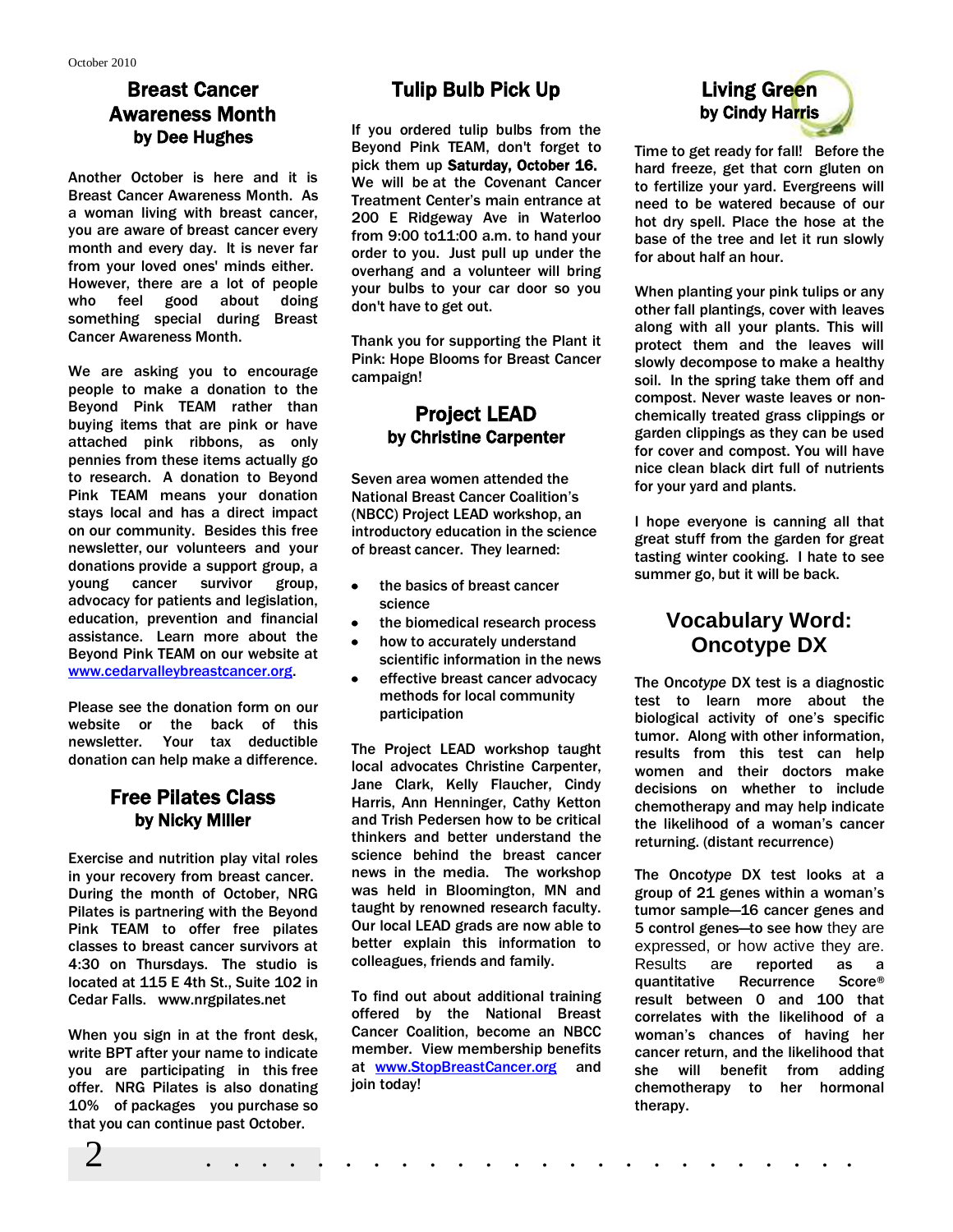### 3 Days…60 Miles… 1 Cure by Abbey Sauerbrei

Walking 60 miles in 3 days seemed impossible; and if not impossible, then overwhelming.

The Susan G. Komen 3-Day for the Cure walk was something I thought about doing but just couldn't get myself to register. Not only did walking 60 miles seem like a daunting task, but so did raising the minimum \$2300 to walk. However, my inspiration for walking and my reason for advocating for a breast cancer cure is my mom, Kay Henry.

When Mom was only 32 years old she was diagnosed with breast cancer. I was very young at the time and have a difficult time remembering my mom being healthy. Mom battled her breast cancer for 7 years and in January of 1995 she passed away. She left behind my dad, my two older brothers and me.

There are a lot of things I remember enjoying growing up, but there wasn't a moment that went by that I didn't miss my mom. Being the only girl in a house full of boys taught me to be tough and I quickly learned to deal with all the "girly" things on my own. As the years passed and I became an adult, I got married and am now blessed with two beautiful and healthy children. As a wife and mom, I want to do what I can to make a difference.

August 20-22, 2010 was one of the most emotional and uplifting weekends of my life. Putting all of the worry behind me and raising over the \$2300 requirement, I took place in my first Susan G. Komen 3-Day for the Cure walk in the Twin Cities. Words cannot describe the emotions I went through that weekend nor could I ever have imagined what it would

be like. So many supporters lined the streets to tell us walkers "thank you" as well as hand us treats, spray us with water, and give us bags of ice and cool washcloths. Supporters clapped and held signs of encouragement and those driving by, honked. There was even a supportive Harley group keeping us motivated the entire route.



Each day we walked anywhere from 17-23 miles. We used porta-potties, took showers in semi's, and at night we slept in a 2 person pink tent, only to get up the next day and do it all over again. There were moments that I felt like I couldn't take another step, but then I would think of my mom. Anything that I was feeling couldn't compare to what she went through. I know she was looking over all of us and would have been proud of what I was doing. Myself, as well as my team "*Miles of Mammaries*" walked every step of the 60 miles. Crossing over the finish line at the end of the walk was such an emotional moment.

The Twin Cities 2400 walkers and 400 crew members raised an amazing \$6.2 million! I've heard people say the walk is addicting and they must be right! I've registered for the Twin Cities 2011 walk.

If you'd like to know more about the walk, how to donate, or perhaps join my team, go to [www.the3day.org](http://www.the3day.org/) and search my name.

I encourage and applaud everyone for making a difference. I walk in hopes that someday someone doesn't have to walk for me.

"I walk because I can and because I can't walk away." *Hilda, 3-Day Walker and Survivor.*

### Save the Date!

Month of **October** 4:30 p.m. on **Thursdays** Free Pilates for Breast CA Survivors NRG Pilates Studio 115 East 4<sup>th</sup> Street, Suite 102 Cedar Falls, IA

October 2 8:00 a.m.

start time Pink Ribbon Run Downtown Cedar Falls

October 4 1:30 pm. *Touch of Courage*  Breast Cancer Support Group 2101 Kimball Avenue, Waterloo Dawn Colbert 415-6430

October 4 3:30-9:15 p.m. Breast Care Conference Park Place Event Center

October 5 1:30 p.m. Care and Share Ca Support Group Covenant Cancer Treatment Center 200 E. Ridgeway, Waterloo

October 7 5:00 – 7:00 p.m. Splash of Color event Waterloo Public Library Cathy 319-493-8857 Shae 319-493-8980

October 14 4:00 – 8:00 p.m. Grundy Center Girls Night Out to benefit Beyond Pink TEAM

October 16 9:00-11:00 a.m Tulip Bulb Pick Up Covenant Cancer Treatment Ctr 200 E. Ridgeway Ave., Waterloo